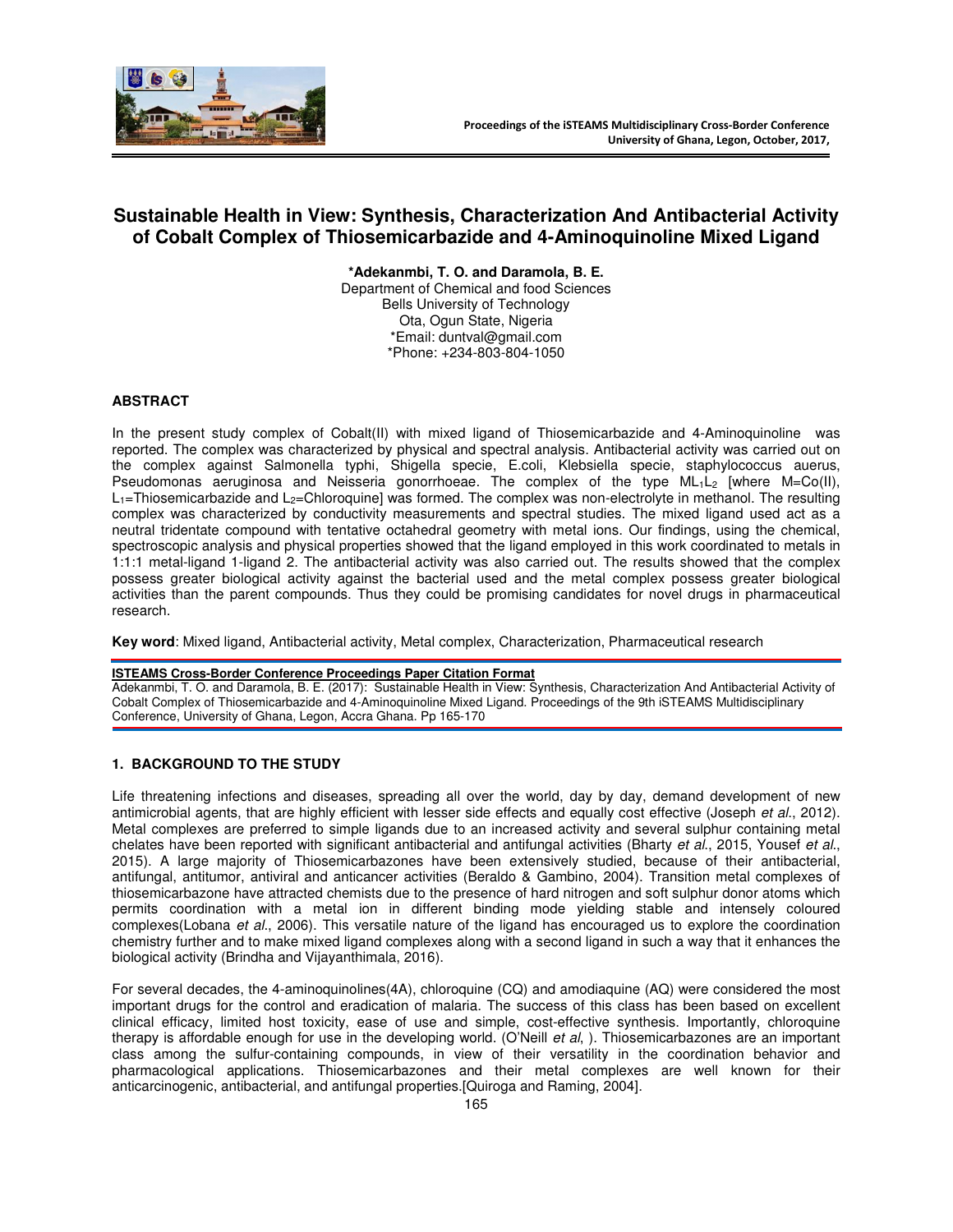

It has been shown in the literature that the metal derivatives are more effective than the free ligands in anticancer activity. One of the many reasons is that the binding affinity of metals to proteins or enzymes will change the interaction process with DNA, thereby affecting DNA replication and cell proliferation (Saha *et. al*., 2002). In this context, hybrid chelate ligands containing mixed functionalities are widely used as ligands for the isolation of interesting and important metal complexes (Cowley *et al*., 2006). Thiosemicarbazide is a white crystalline powder and is odorless. This material is used as a reagent for ketones and certain metals, for photography and as a rodenticide. It is also effective for control of bacterial leaf blight of rice. Not a registered pesticide in the U.S. It is a chemical intermediate for herbicides and a reagent for detection of metals. (EPA, 1998)

### **1.1 Statement of Problem**

The serious medical problem of bacterial and fungal resistance and the rate at which it develops has led to increasing levels of resistance to classical antibiotics (Daher *et al*., 2011). The discovery and development of effective antibacterial and antifungal drugs with novel mechanism of action have become an urgent task for infectious diseases research programs (Jin *et al*., 2005). Many investigations have proved that binding of drug to metallic element enhances its activity and in some cases, the complexes posseses even more heating properties than the parent drug (Gupta *et al*., 2007). Al-Amiery *et al*., in 2011 reported the synthesis characterization and biological properties of Co(II), Ni(II), and Cu(II) complexes with N-amino quinolone derived from 2-hydroxybenzaldehyde (for L1) and (1-(1H indol -3-yl) ethanone for L2 and Hassan in 2017 reported the preparation , characterization and antimicrobial of some new complexes formed by the reaction of manganese (II), iron (II), cobalt (II), nickel (II), cupper (II) and zinc(II)salt with Schiff bases derived from reaction of N-amino quinolone with benzoin and 4-acetylpyriden.

Also Adekanmbi T. O. in 2015 reported Synthesis, Characterization and Antibacterial Activity of Cobalt (ii) Complex of 8-Hydroxyquinoliine Mixed with Hydrazine and in 2010 Kulkarni *et al*. reported Spectroscopy, Electrochemistry, and Structure of 3d-Transition Metal Complexes of Thiosemicarbazones with Quinoline Core: Evaluation of Antimicrobial Property. The present research reports the preparation , characterization and antimicrobial of new complex formed by the reaction of cobalt (II) salt with Schiff base derived from reaction of 4-aminoquinolone with Thiosemicarbazide.

#### **1.2 Objective**

The objectives are:

- 1. To synthesize mixed ligand of 4-Aminoquinoline and Thiosemicarbazide
- 2. To complex the mixed ligand with Cobalt(II) salt.
- 3. To characterize both the ligand and the Cobalt(II) complex.
- 4. To analyse the antibacterial activity of both the ligand and the complex.

# **2. METHODOLOGY**

#### **2.1 Synthesis of 4-Aminoquinoline-Thiosemicarbazide mixed ligand**

4-Aminoquinoline (0.01 mol) in ethanol (100 mL) was treated with Thiosemicarbazide (0.01 mol) in methanol(100mL). The reaction mixture was refluxed for 3–4 hr and the yellow solid separated was filtered, washed two to three times with ethanol, and dried (Scheme 1).( Kulkarni *et al*., 2010)

# **2.2 Synthesis of Cobalt(II) complex of the mixed ligand**

Ligand (0.001 mol) was taken in 35–40 mL of hot ethanol. To this, a hot ethanolic solution of metal chloride (0.001 mol) was added drop-wise with stirring at  $60-65^{\circ}$ C. After complete addition of metal salt solution, the reaction mixture was stirred for another 30–40 min at the same temperature and refluxed for 3–4 hr in a water bath. The isolated complexes were filtered in hot condition, washed with hot ethanol, and dried (Kulkarni *et al*., 2010)

#### **2.3 Antimicrobial activity**

The individual organism were individually grown overnight on nutrient agar slant at  $35^{\circ}$ C. The suspension was then prepared by washing the growth off with the normal saline solution and further serially diluted with sterile 20ml phosphate buffer to give counts of factor of  $1 \times 10^6$  cfu/ml. The ligand and its Co(II) complex was studied for their antibacterial activities by agar diffusion method respectively in DMF solvent against Salmonella typhi, Shigella specie, E.coli, Klebsiella specie, staphylococcus auerus, Pseudomonas aeruginosa, Neisseria gonorrhoeae bacterial species using agar nutrient as the medium and gentamycin as the standard drug. The stock solution (10 mg / 10 mL) was prepared by dissolving the compounds in DMF.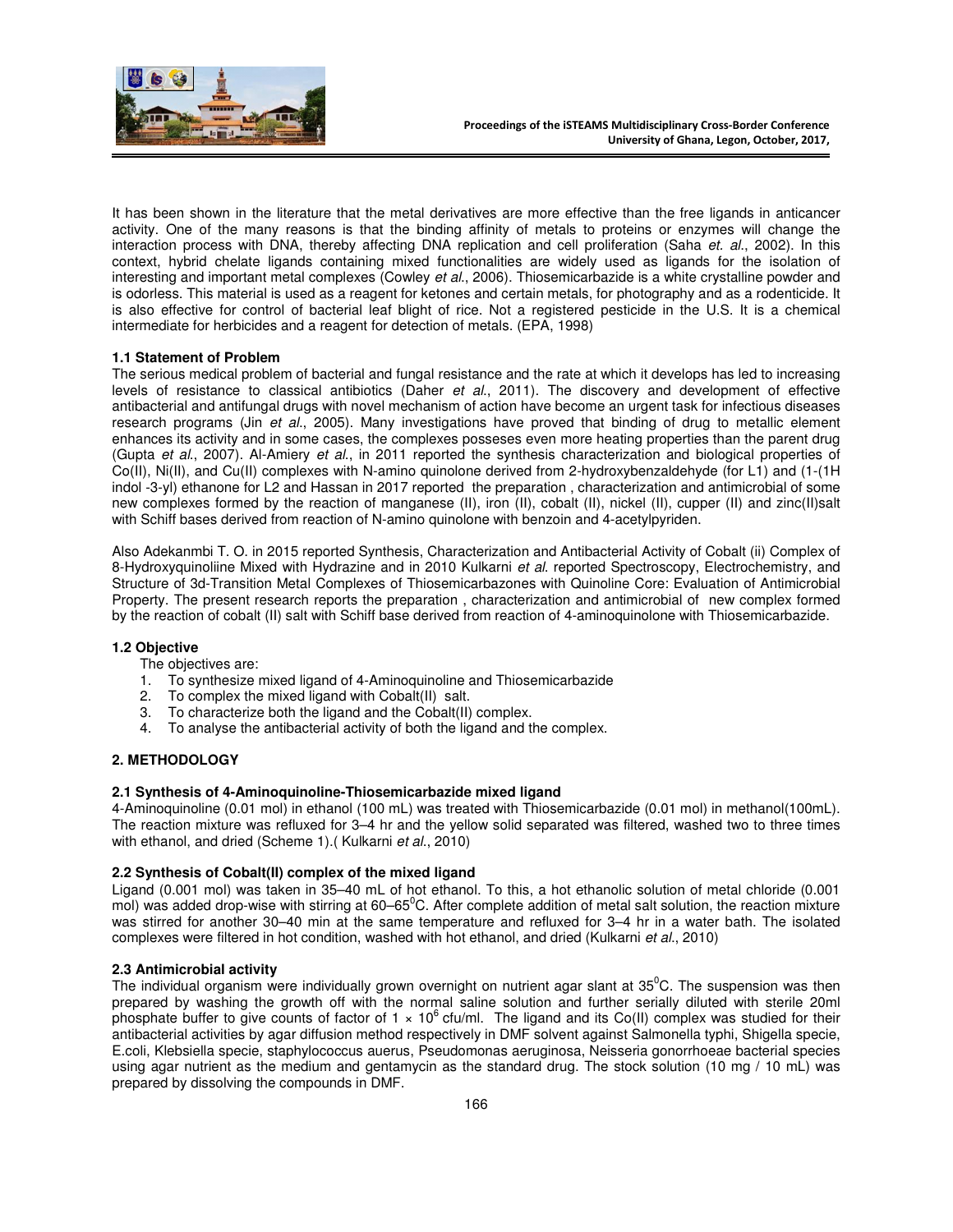

A circular well was made at the center of each petri dish with a sterilized steel borer. Then, 0.1mL of each test solution was added to the well using a micropipette and the plate was incubated, 24 h for bacteria growth and the diameter of inhibition zone were noted (Halli *et al*., 2012)

# **3. RESULT**

The physical properties of the products are presented in the table 1 and the result of the solubility tests carried out on the products are presented in table 2. Also the result of the metal content analysis is presented in table 3 and conductivity measurement is presented in 4 while UV-Visible and Infrared spectral analysis result were presented in the tables 5 and 6 respectively. The reaction mechanism is as follows  $MX_2.nH_2O + L_1L_2$  (Where M=Co, n=2, 4,  $L_1$ =Thiosemicarbazide,  $L_2$ =4-Aminoquinoline

#### **Table 1: Physical properties of ligand and complex**

| Sample number | Ligand     | Colour<br>product | οt | of<br>Nature<br>product | Percentage<br>vield | Melting point   |
|---------------|------------|-------------------|----|-------------------------|---------------------|-----------------|
|               | TSC-4A)    | White             |    | Amorphous<br>powder     | 73%                 | $195^{\circ}$ C |
|               | Co(TSC-4A) | Pink              |    | Crystalline salt        | 67%                 | $235^{\circ}$ C |

### **Table 2: Solubility data of the Ligand and Metal complex**

| Sampl | Ligand/Co | Distilled water | Methanol       | Ethanol | Acetone        | <b>DMF</b> | <b>DMSO</b> | Dil Hcl      |
|-------|-----------|-----------------|----------------|---------|----------------|------------|-------------|--------------|
| e     | mplex     |                 |                |         |                |            |             |              |
| numbe |           |                 |                |         |                |            |             |              |
|       |           |                 |                |         |                |            |             |              |
| A     | TSC-4A    | SC SH           | NSC SSH        | SC-SH   | <b>SSC SSH</b> | SC SH      | SC SH       | SC SH        |
| B     | Co(TSC-   | <b>NSC SSH</b>  | <b>NSC SSH</b> | SC SH   | <b>SSC SSH</b> | SC SH      | SC SH       | <b>SSCSH</b> |
|       | 4A)       |                 |                |         |                |            |             |              |

N.B.: SC-soluble in cold, SH-soluble in hot, NSC-soluble in cold, NSH-not soluble in hot, SSC-sparingly soluble in cold and SSH-sparingly soluble in hot.

#### **Table 3: Result of metal content analysis**

| -<br>number<br>Sample | こomplex                  | $\cdots$<br>Concentration(Mg/L)    |
|-----------------------|--------------------------|------------------------------------|
| n.<br>. .<br>-        | `-4А<br>.<br>' ا0ٽ<br>১∪ | $\overline{\phantom{a}}$<br>240.73 |

### **Table 4: Result of conductivity measurement of ligand and metal complex**

| Sample number | molecular<br>Compound<br>tormular | Molar mass | Conductivity ( $\Omega$ cm <sup>2</sup> Mol <sup>-1</sup> |
|---------------|-----------------------------------|------------|-----------------------------------------------------------|
|               | TSC-4A                            | 410.50     |                                                           |
|               | Co(TSC-4A)                        | 504.93     | $.6 \times 10^{-7}$                                       |

#### **Table 5: Ultraviolet-Visible spectra**

| <b>No</b> | Compound     | Wavelength nm |        |        |        |  |  |
|-----------|--------------|---------------|--------|--------|--------|--|--|
|           |              | Band 1        | Band 2 | Band 3 | Band 4 |  |  |
|           | TSC-4A       | 190           | 215    | 280    | 345    |  |  |
| ∍         | $Co(TSC-4A)$ | 190           | 215    | 255    |        |  |  |

### **Table 6: Infrared spectra**

| TSC-4A               | 3362.63           | 3164.83  |            | 1616.35 | 1273.00  |        |
|----------------------|-------------------|----------|------------|---------|----------|--------|
| $B - Co(TSC-4A)$     | 3752.74           | 3129.00  | 2351.64    | 1618.67 |          | 578.34 |
| Fentative Assignment | υ N-H str. of NH2 | N-H str. | ∪ S-H str. | $SO2-N$ | C-N str. | M-L    |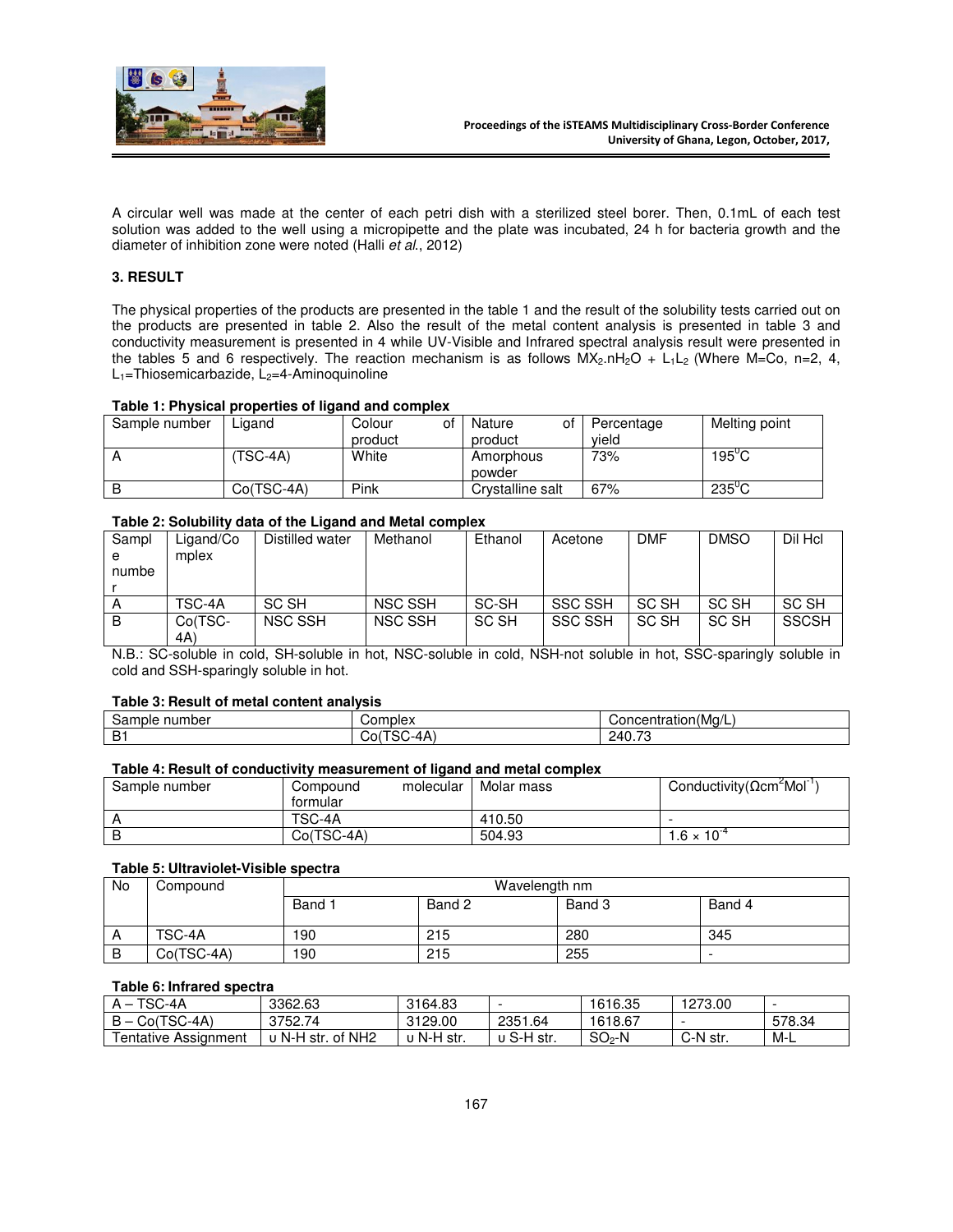

# **4. DISCUSSION**

The complex obtained in the present study was non-hygroscopic and in the form of amorphous powder. The metal complex is easily soluble in DMSO and DMF and sparingly soluble in ethanol and methanol. Mixed metal complexes were obtained in good yield by the condensation reaction of aqueous/alcoholic solutions of chloroquine and the corresponding Thiosemicarbazide.The mixed ligand (TSC-4A) is mainly white in colour, soluble in water and organic solvents. On heating, especially in the presence of metal ions, due to complexation, their solubility shows a dramatic increase. The molar conductivity of aqueous solution of these ligands corresponds to 1:1:1 of type non-electrolyte. The complex was obtained by the simple template method i.e., by the reaction of ready-made mixed ligand and metal salt, mainly in warm alcoholic(less often aqueous) solution under an air atmosphere. Considering the metal complex been prepared and investigated, the composition can be represented by the following general formulas

 $MCI_n + L_1 + L_2$   $ML_1L_2$ 

Where  $M=C_0^{2+}$ , L<sub>1</sub>=4-Aminoquinoline and L<sub>2</sub>=Thiosemicarbazide

Ligand and Complex formed exhibited various colour characteristics. They vary from white powdery and pink powdery salt. The complex is well soluble in DMF and DMSO, less soluble in MeOH, EtOH and H<sub>2</sub>O. The TLC of the metal complex showed a single spot, implying the complex is pure. The spot of the complex and the ligand appear at very closer range, since they have similar functional group. The molar conductance of the solid complex( $\lambda$ m  $\Omega^{-1}$  cm<sup>2</sup> mol<sup>-1</sup>) was calculated. The DMF solubility of the complex made calculations of the molar conductivity ( $\lambda$ m) of 10<sup>-3</sup> mol dm $3$  solution at 25<sup>0</sup>C possible. The data in table 5.4 showed that the molar conductance is of relatively low value for the Co(II) indicating the non-electrolytic nature of this complex.

# **4.1. Spectra analysis of the complex**

### **4.1.1. UV-Visible Absorption of TSC-4A and its Co(II) complex**

The absorption bands for chloroquine-thiosemicarbazide and its Cobalt complex showed that Co complex gave strong absorption bands and within the range of 190nm and 345nm. These bands are tentatively assigned to charge transfer and intra-ligand transitions, based on other relative intensities and positions. UV-Visible spectra of this ligands and its complex have been interpreted in terms of charge transfer transitions from the metals to the antibonding orbital of the ligand and of the π→π\* transitions of the ligand. The ultraviolet spectrum of the free TSC-4A showed five absorption bands at 190nm, 215nm, 250nm, 310nm and 345nm. These transitins involve energies of 52631 cm<sup>-1</sup>, 46511cm<sup>-1</sup>, 40000cm<sup>-1</sup>, 32258cm<sup>-1</sup> and 28985cm<sup>-1</sup>. These bands are assigned to n→o<sup>\*</sup> and n→π<sup>\*</sup> transition respectively. These bands undergo hypsochromic and bathochromic shifts in the metal complexes due to complexation.

Co-TSC4A complex has an electronic configuration of d7 and a spectroscopic ground state term symbol of 4F. The 4F orbital is split in an octahedral field into sub-energy levels. Three absorption bands was observed in the spectrum of this complex at wavelength 190nm, 215nm and 255nm. Transition involved is 52631nm<sup>-1</sup>, 46511cm<sup>-1</sup> and 39215cm<sup>-1</sup>, they are assigned to charge transfer transitions. However other expected higher transitions for the complex appear to have been submerged by the more intense transition because of their low intensity.

# **4.1.2. IR-Spectra of the mixed Thiosemicarbazide-4-Aminoquinoline and its metal complex**

The important IR spectra bands of both the ligand and the metal complex with their assignment are given in the table 5.6. The IR spectrum of the ligand exhibited a very strong broad bands with a peak maximum at 3364cm $^{-1}$ , 3368cm $^{-1}$ , which are ascribed to the υ(N-H) vibration of amine group and H<sub>2</sub>O along with υ(N-H) vibrations. Similar bands observed for the complex but with reduction in intensity and also red shift when compared with the ligand. The increasing and shifts in the absorption frequency of the υ(N-H) band for the complex relative to free ligand is a strong evidence of coordination with one of the N-H bands of thiosemicarbazide. The very strong υ(C-N) band in 4- Aminoquinoline at 1643cm<sup>-1</sup>. This is close to the value characteristic for the majority of the ligand, in the complexes shifted to higher energies by 10-20cm<sup>-1</sup>. A number of bands in the range 1433-1150cm<sup>-1</sup> in the spectra of both ligands and complexes are ascribed to  $u(S=O)$ , C=S,  $\delta(NH2)$  and C=C of the aromatics.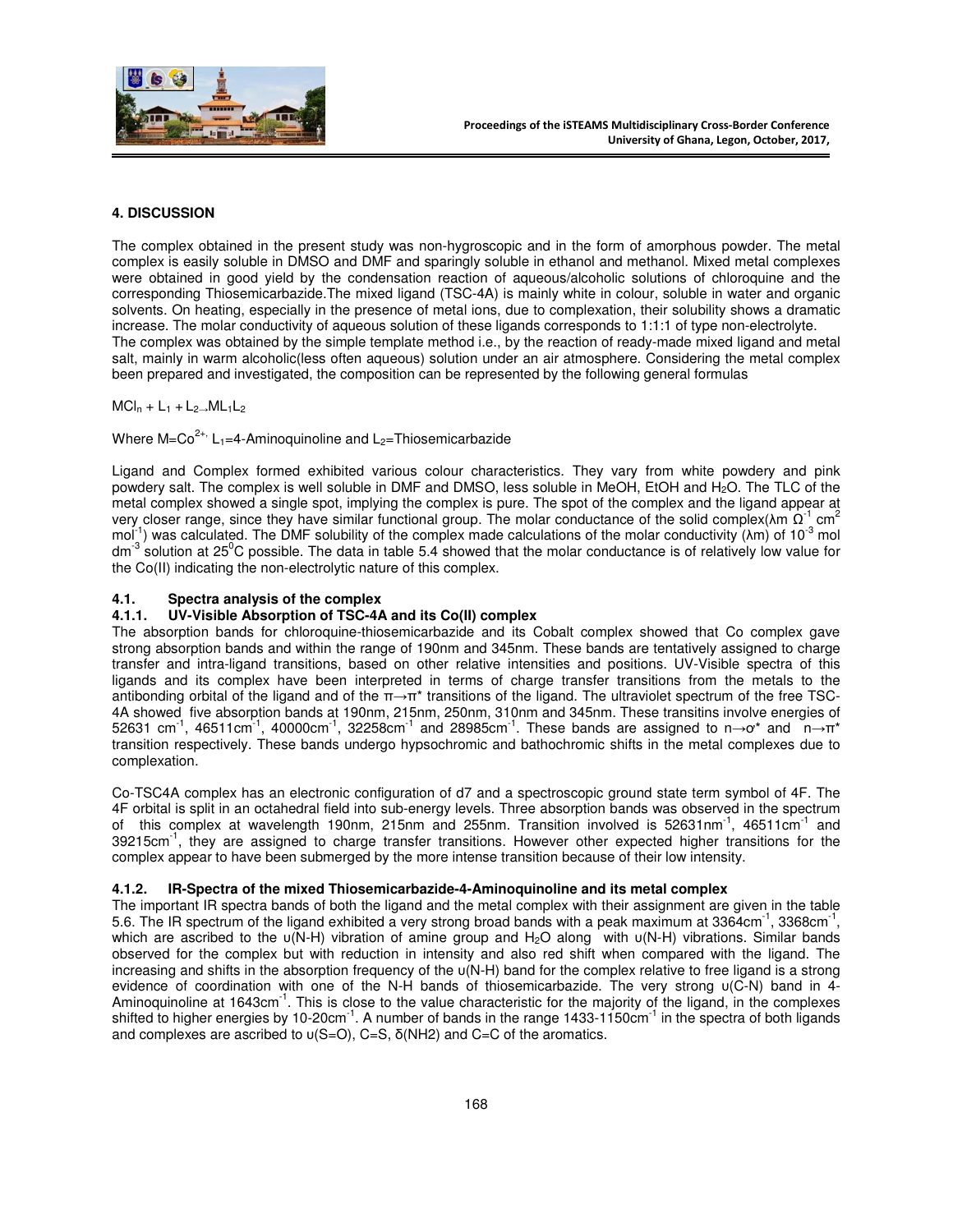

### **4.2. Discussion of the antimicrobial assay Minimum inhibitory concentration in mm**

Generally, the ligands and metal complexes showed antimicrobial effect against the tested organism species. Neissera gonorrhoea and pseudomonas aeruginosa was the most sensitive organism to the mixed ligand and its metal complex. Metal complex showed comparable activity or greater activity against some of the micro-organisms in comparison to the parent compounds.

For a particular antibacterial, the organism involved is an important factor, Salmonella typhi, Shigella species, Pseudomonas aureginosa sensitive to the metal complex thatn the organism Klebsiella species, Escherichia coli and Staphylococcus aureus.

# **5. CONCLUSION**

# **5.1 Synthesis and Analysis**

Thiosemicarbazide represents a relatively group of tridentate ligands of the Schiff-base type, exhibiting good complexing properties. Depending primarily on the synthesis conditions, pH, and nature of the metal ion, they coordinated with transition metals as single nd mixed liugands. Chloroquine is an antimalarial compound belonging to a group of aminoquionoline compounds. They also posseses good complexing properties with potential binding sites like N and S. Under the different conditions isolated, they were found to be mainly powder and crystalline salts. The compounds have varying colours depending on the metal salts used. The stoichiometries and the structure of the different types of complex reported here are based mainly on the micro analytical and spectroscopic data. The ratio of metal to ligand of the complex is 1:1:1 for double ligand complex. The complex shows 6-coordinated geometry. It was observed from study that thiosemicarbazide coordinate to metal through the sulphur and nitrogen of the hydrazine and amine. While 4-Aminoquinoline through one of the nitrogen of hydrazine and that of the quinolone ring. These were also confirmed from the infrared spectra. The UV-Visible spectra display no d-d transition in the complexes due to very low intensity of the peaks.

The complex showed good solubility in DMF and DMSO solvents but fairly in ethanol, methanol and others. Attempt to grow single crystal from the powdered sample failed.

#### **5.2 Biological studies**

The metal complex studied for its antibacterial activities showed comparable and even higher activity than the parent compounds. In general, the metal complex was most active against N. gonorrhoea.

# **6. CONTRIBUTIONS TO KNOWLEDGE**

Various more effective antimicrobial complexes could be synthesized using transition metals alongside active ligands.

# **7. RECOMMENDATION**

It is suggested that the complex should be tested on virus as well. The ligands should be used to synthesize other metal complex using Copper, Nickel and other transition metals and tested accordingly. The antimicrobial activities should be compared amongst various metal complex of CQ-TSC. The electrochemistry of the complex should be studied to characterize the redox process which may occur in the ligand and complex.